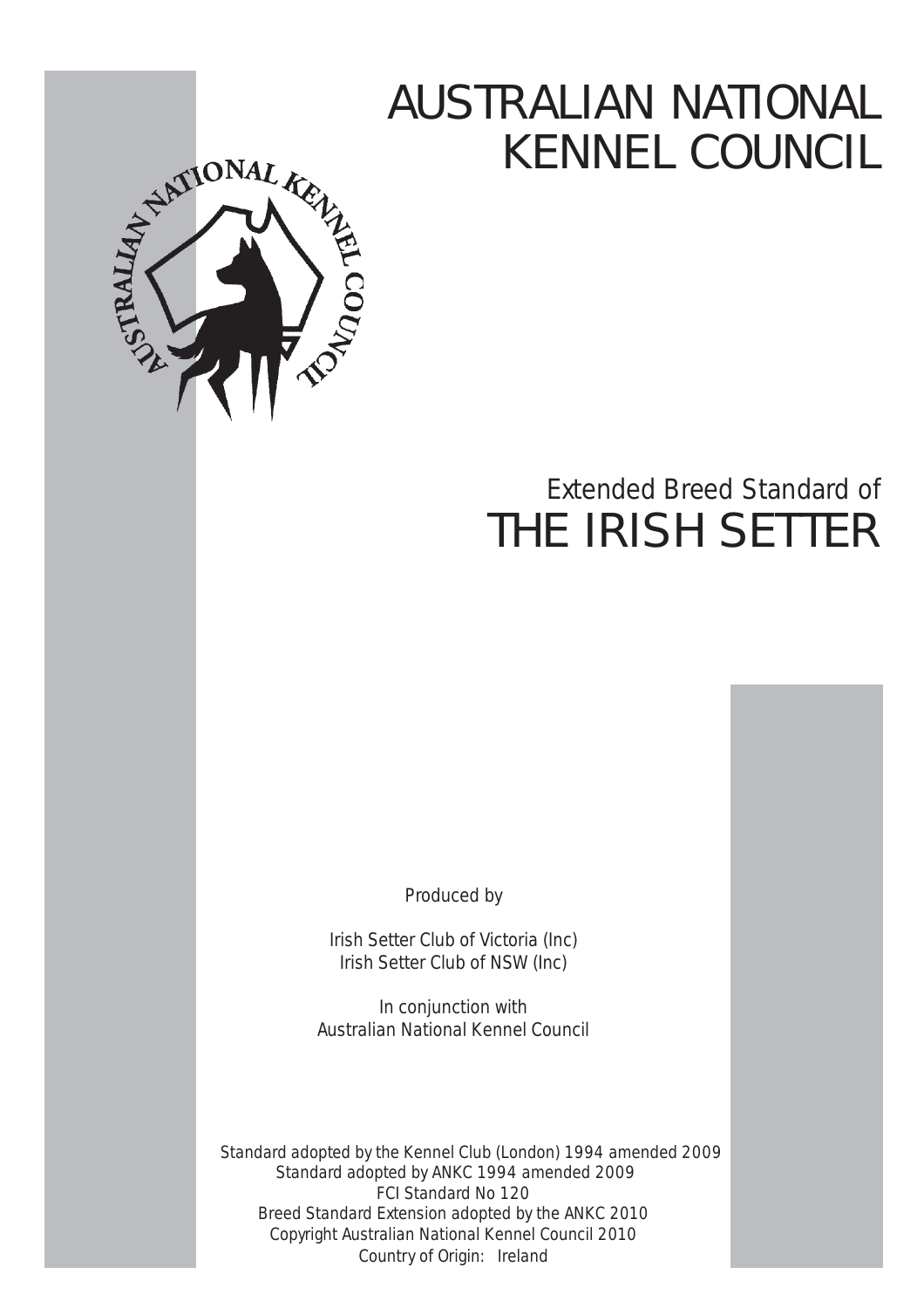Extended Standards are compiled purely for the purpose of training Australian judges and students of the breed.

In order to comply with copyright requirements of authors, artists and photographers of material used, the contents must not be copied for commercial use or any other purpose. Under no circumstances may the Standard or Extended Standard be placed on the Internet without written permission of the ANKC.

## HISTORY OF THE BREED

The breed was developed in Ireland as a working dog for hunting game.

Irish Setters are members of the "Setter" sub group. Each variety of setters has its own characteristics which underline the purpose intended for the breed and which distinguish one breed of setter from another.

Setters: Described in "Of Englishe Dogges" (1576) by Dr. Johannes Caius (translated from the Latin by Abraham Fleming.

"Another sort of Dogges be there, scruiceable for fowling, making no noise either with foote or with tounge, whiles they followe the game. These attend diligently vpon theyr Master and frame their conditions such beckes, motions, and gestures, as it shall please him to exhibite and make, either going forward, drawing backeward, inclining to the right hand, or yealding toward the left, (In making mencion of fowles my meaning is of Partridge and the Quaile) when he hath founde the byrde, he keepeth sure and fast silence; he stayeth his steppes and will proceede no further, and with a close, couert, watching eye, layeth his belly to the grounde and so creepeth forward like a worme. When he approcheth neere to the place where the birde is, he leyes him downe, and with a marcke of his pawes, betrayeth the place of the byrdes last abode, whereby it is supposed that this kinde of dogge is called Index, Setter, being in deede a name most consonant and agreeable to his quality. The place being knowne by the meanes of the dogge, the fowler immediately openeth and spreedeth his net, intending to take them, which being done the dogge at the accustomed becke or vsuall signe of his Master ryseth vp by and by, and draweth neerer to the fowle that by his presence they might be the authors of their owne insaring and be ready intangled in the prepared net." (1)

One belief is that the foundation stock of the Irish Setter was the setting spaniel. It is undecided as to what spaniel cross was put over the setting spaniel.

In Ireland about 1770 a variety of setters called red spaniels (in Gaelic, Modder Rhu), were also described.

After 1776 there was a development of firearms. Erect standing; longer legged dogs were used to locate game for wing shooting as the dogs now needed to cover extended ground to find the scattered birds.

#### *1. William C. Thompson, The Irish Setter in Word and Picture Denlinger's Richmond, 1954, P12.*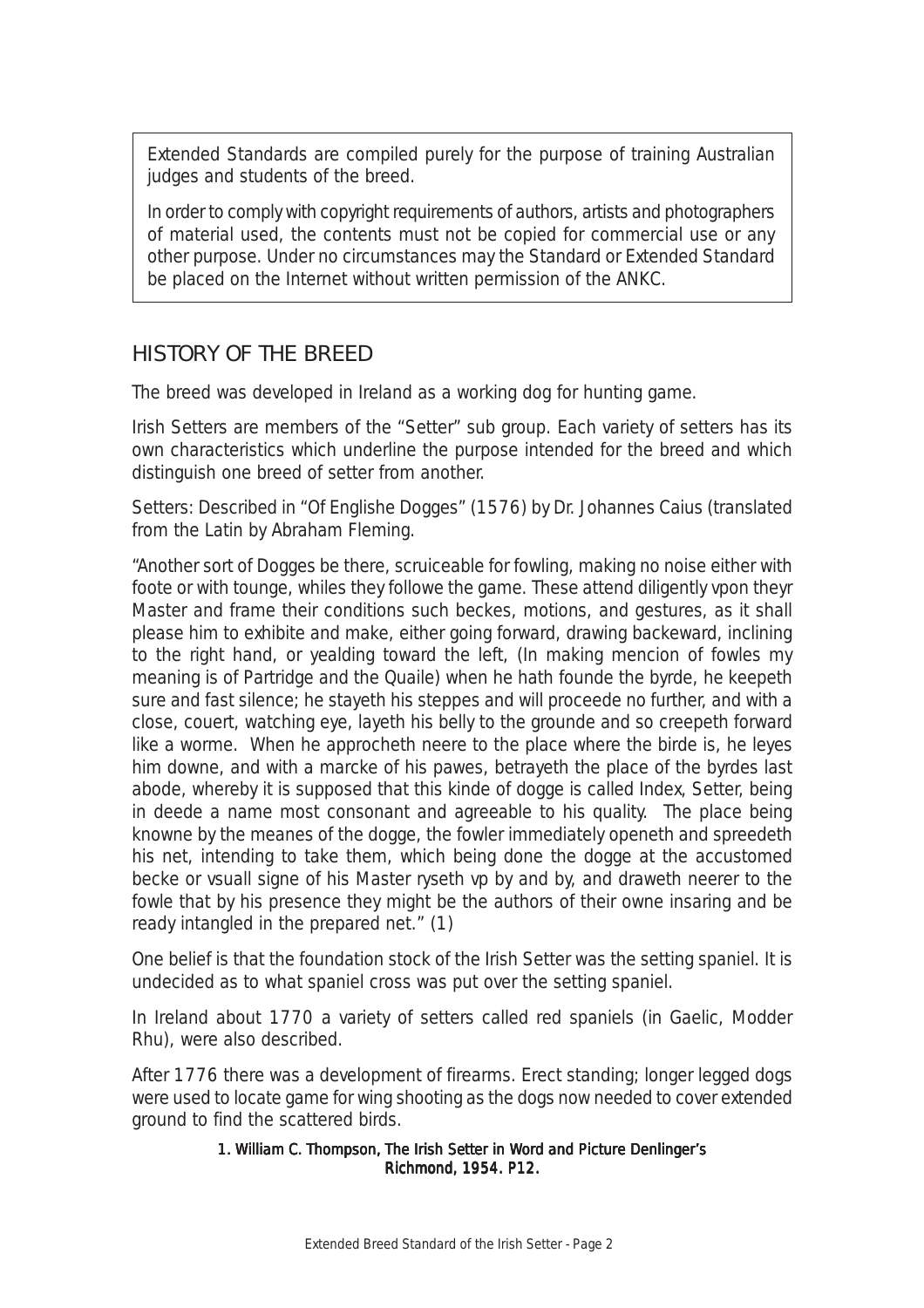By 1800, the setter type had become well established.

In early Ireland three distinct colour strains were known, the solid red predominating in the north, the parti-coloured red and white in the south and west, and an attractive "shower of hail" variety along the northwest coast.

It was felt that the 'reds' tended to blend in with the surrounding countryside and that the dog stood a very good chance of being shot. Others argued the quarry too easily spotted the red and white dogs. A piece of white cloth was tied around the 'red' dog's necks so they stood out.

Early Bloodlines included 1770 Maurice Nugent O'Connor solid reds (however his dogs did carry traces of white), Earl of Enniskillen in 1796 and Jason Hazzard from Timaskee County, Fermanaugh in 1812.

The first pointer and setter bench show, Newcastle on Tyne, England 1859 had class divisions by colour. A year later at Cork the classes were for Irish Setters with no mention of colour.

The first field trial was held in 1865 however Irish Setters competing at official trials started in 1891.

### A BRIEF HISTORY OF THE BREED STANDARD

The Early Days 1882

IRELAND: Formation of the Irish Red Setter Club in 1882 brought the first attempt to codify the show points of the Irish Setter. A Standard of Points for the breed was published in 1886 and is included below.

HEAD – Should be long and lean, and not coarse at the ears. The skull oval (from ear to ear), having plenty of brain room, and with well –defined occipital protuberance, Brows raised, showing stop. The muzzle moderately deep, and fairly square at end. From the stop to the point of the nose should be long, the nostrils wide, and the jaws of nearly equal length, flews not to be pendulous. The colour of the nose dark mahogany, or dark walnut, or black, and that of the eyes (which ought not to be too large) dark hazel or dark brown. The ears are to be moderate size, fine in texture, set on low, well back, and hanging in a neat fold close to the head.

NECK – Should be moderately long, very muscular, but not too thick, slightly arched, free from all tendencies to throatiness.

BODY – Should be proportionate – shoulders fine at the points, deep and sloping well back. The chest as deep as possible, rather narrow in front. The ribs well sprung, leaving plenty of lung room. Loins muscular, and slightly arched. The hindquarters wide and powerful.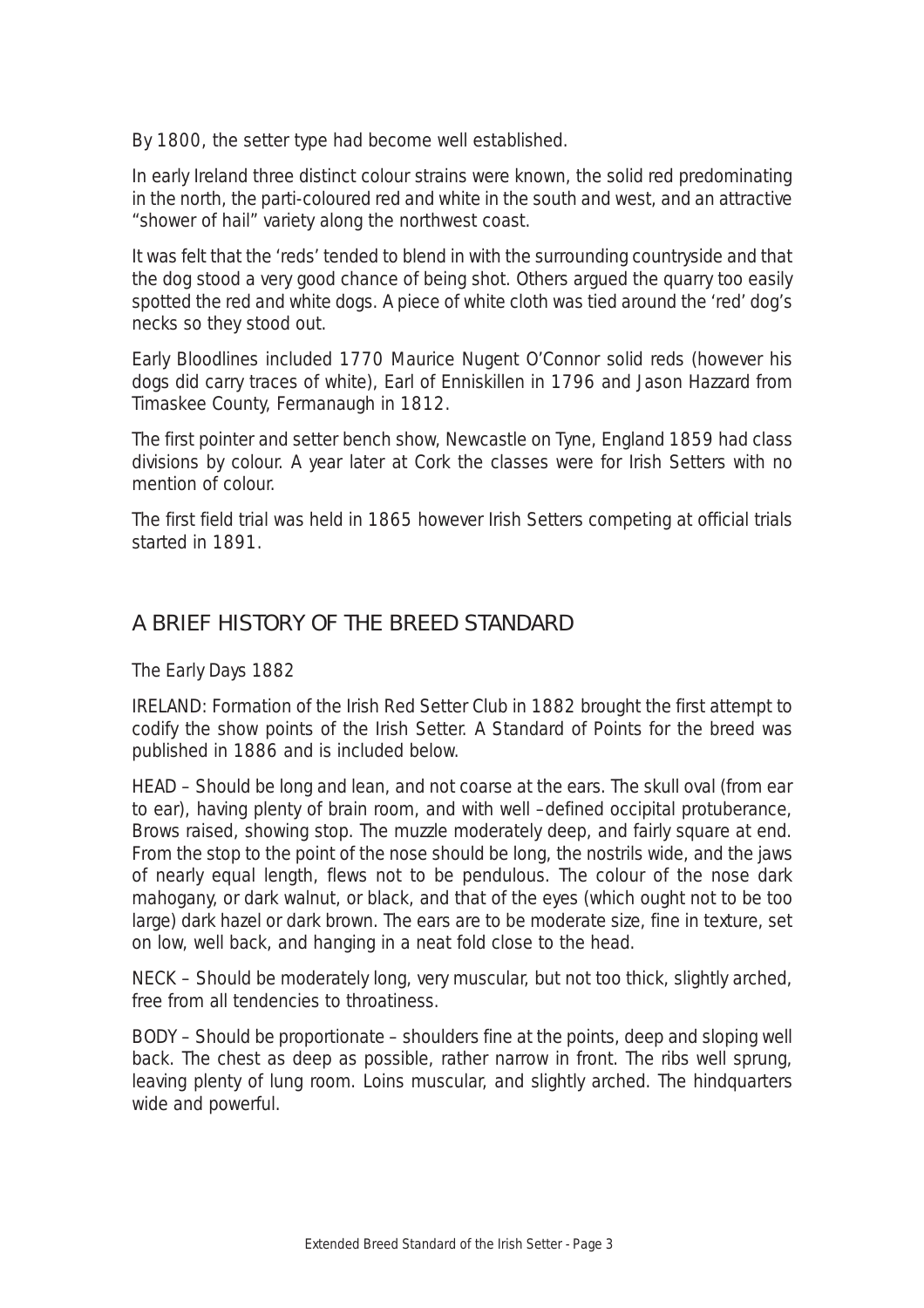LEGS AND FEET – The hind legs from hip to hock should be long and muscular, from hock to heel short and strong. The stifle and hock joints well bent, and not inclined either in or out. The forelegs should be straight and sinewy, having plenty of bone, with elbows free, well let down, and, like the hocks, not inclined either in or out. The feet small, very firm, toes strong, close together and arched.

TAIL – Should be of moderate length, proportionate to the size of the body, set on rather low, strong at the root and tapering to a fine point; to be carried as nearly as possible on a level with or below the back.

THE COAT – On the head, front of the legs and tips of the ears should be short and fine, but on all other parts of the body and legs it ought to be of moderate length, flat, and as free as possible from curl or wave.

FEATHERING – The feather on the upper portion of the ears should be long and silky; on the back of fore and hind legs should be long and fine; a fair amount of hair on the belly, forming a nice fringe, which may extend on chest and throat. Feet to be well feathered between the toes. Tail to have a nice fringe of moderately long hair, decreasing in length as it approaches the point. All feathering to be as straight and as flat as possible.

COLOUR AND MARKINGS – The colour should be a rich golden chestnut, with no trace whatever of black; white on chest, throat or toes, or a small star on the forehead, or a narrow streak or blaze on the nose or face not to disqualify.

| Head        | 10 | Forelegs and Feet  | 10  |
|-------------|----|--------------------|-----|
| Eyes        |    | Tail               |     |
| Ears        |    | Coat and Feather   |     |
| <b>Neck</b> |    | Colour             |     |
| Body        | 20 | Size, style        |     |
|             |    | General Appearance | -14 |

SCALE OF POINTS

**1A** *Gilbert Leighton-Boyce, Irish Setters, Arthur Baker Limited 1973 P 20 to 28*

## FORMATION OF CLUBS AND RECOGNITION OF THE BREED

Dublin Canine Association – 1872

Irish Setter Club of America – 1891

Irish Kennel Association - 1897

Irish Kennel Club – 1908. Sanctioned by the Kennel Club (London).

Standard was revised in Dublin – 1930. Introduction of 'Style' – Must be racy, full of quality, and kindly in expression. Body description change from "should be long" to "should be proportionate".

Kennel Club (London). Adopts the Dublin Standard but drops the Scale of Points. Irish Kennel Club Executive Council -1922 adopts constitution for putting on bench shows and field trials.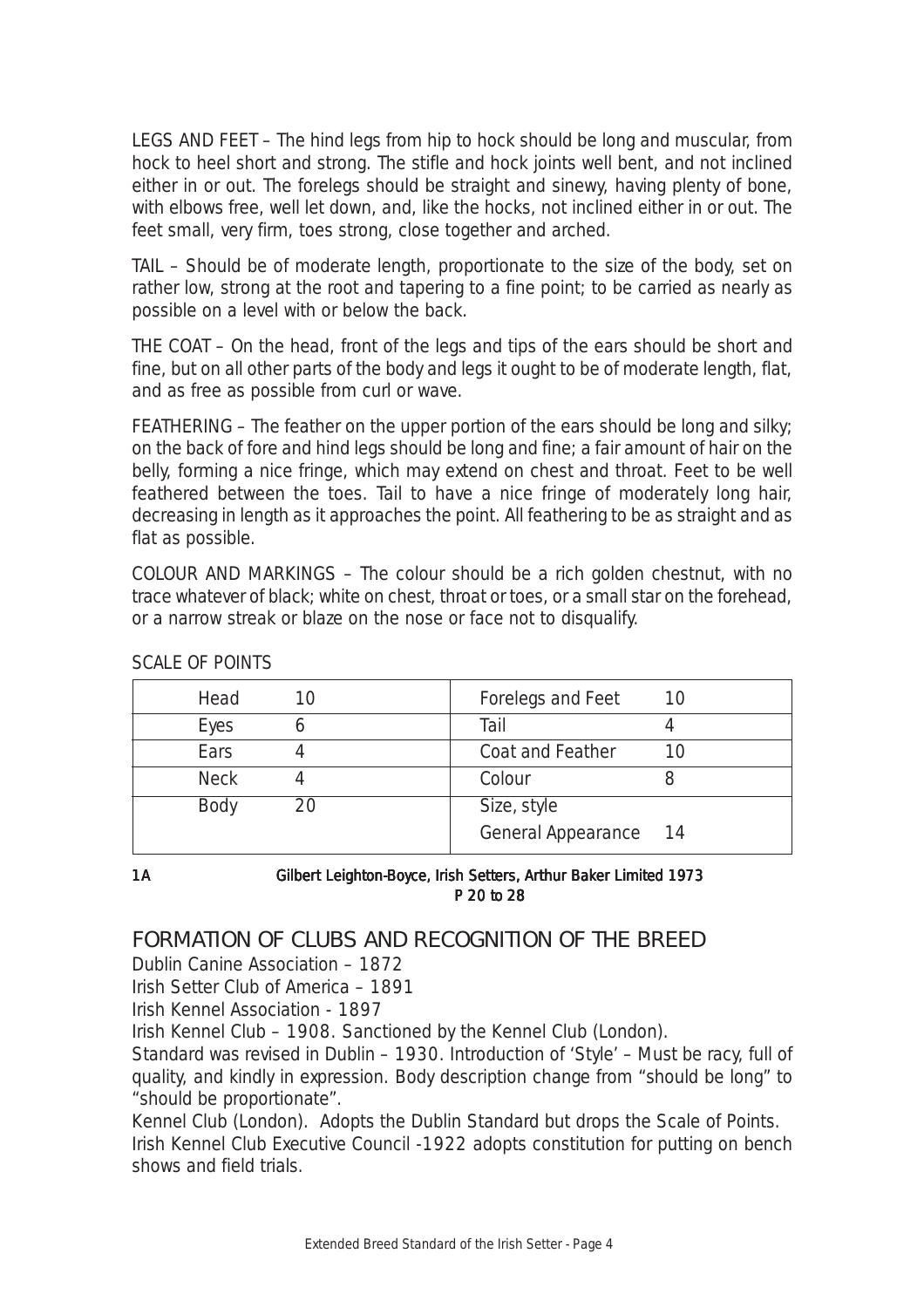American Kennel Club - American Standard of the Breed approved in 1960 Kennel Club (London) – Breed Standard revised with clarification of points. Description of the shape of eyes. Published in 1986. American Kennel Club - American Standard of the Breed revised in 1991. Very detailed and includes a guide to height and weight. Kennel Club (London) – Breed Standard revised - 1994

## AN EXPLANATION OF THE BREED STANDARD EXTENSION

The objective of this Breed Standard Extension is to provide additional comment on the Irish Setter Breed Standard to ensure all Irish Setter enthusiasts including aspirant judges have as complete an understanding as possible of the complex subtleties that "makeup" an ideal Irish Setter.

It does not replace the breed standard, which must be referred to in the first instance. The Irish Setter Breed Standard currently in use is reproduced in bold italic type throughout this Breed Standard Extension.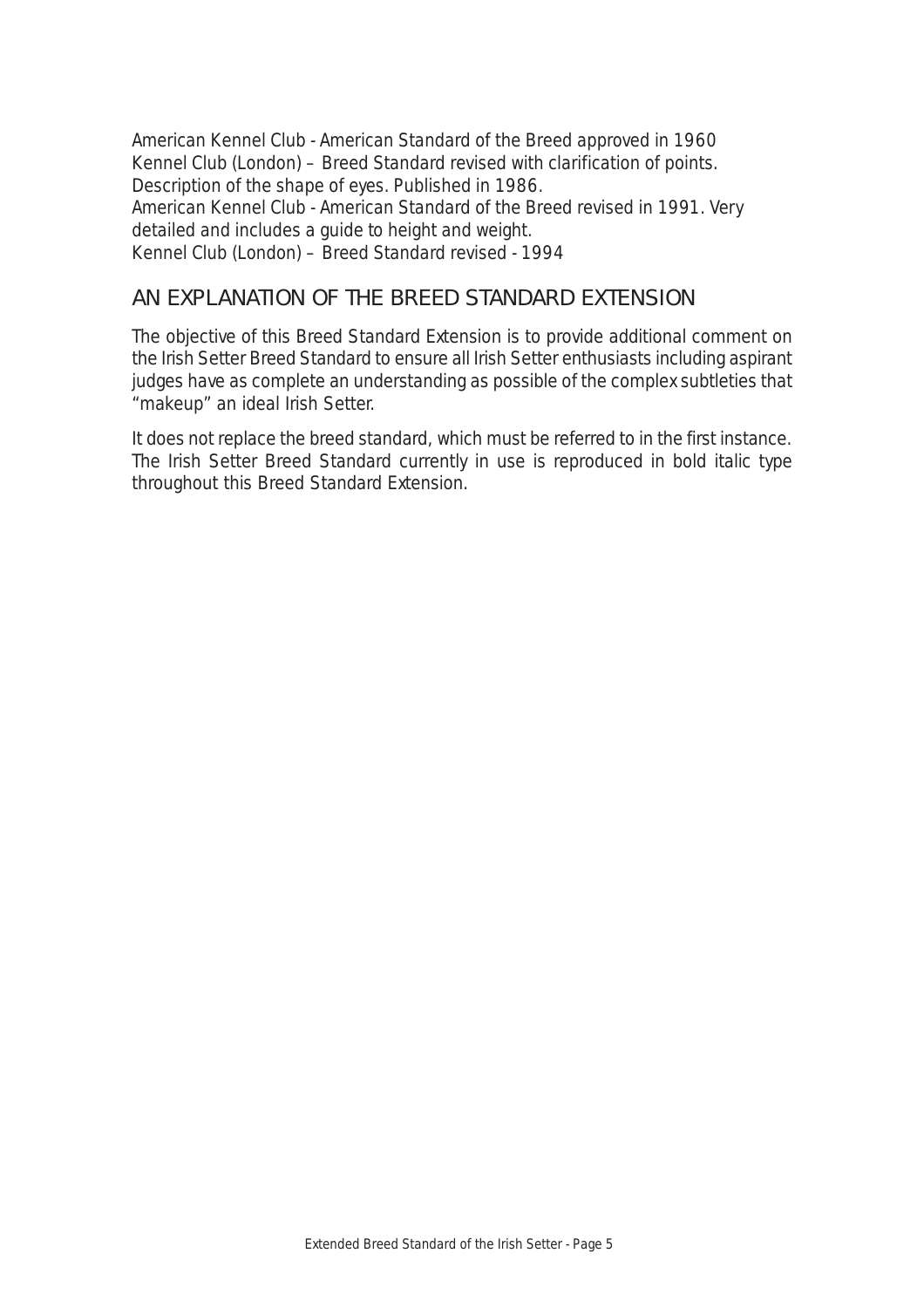

*3 Janice Roberts, The Irish Setter Popular Dogs Publishing Co Ltd. 1978 Susan Oakley P98*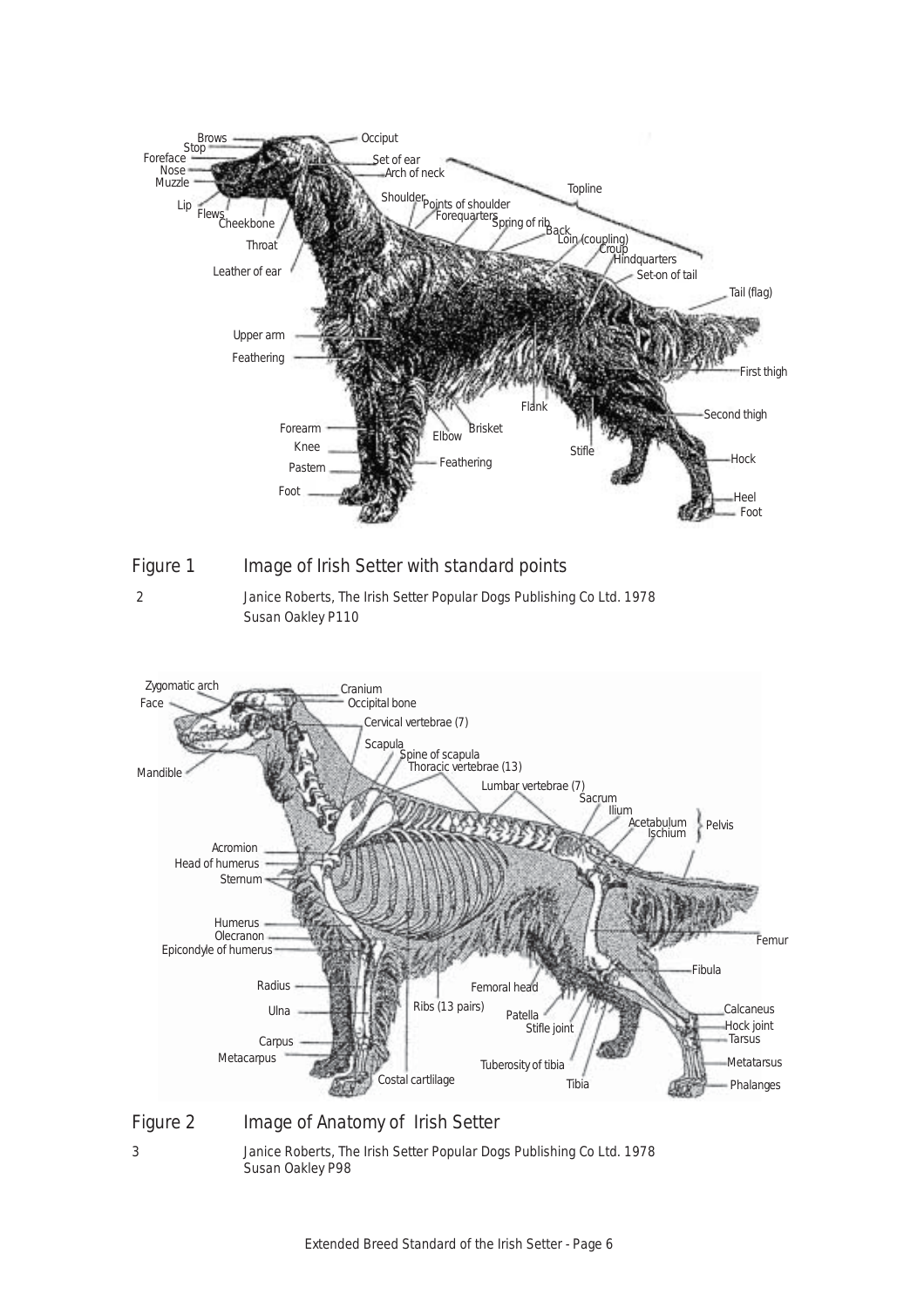## ! GENERAL APPEARANCE

#### *Must be racy, balanced and full of quality. In conformation proportionate.*

The Irish Setter is a hardy, healthy, intelligent dog, possessed of excellent working ability and great stamina.

General Appearance must be racy, in conformation, proportionately balanced and full of quality. Giving an impression of speed, without loss of substance .

The Irish Setter is an active, noble, aristocratic bird – dog, with substance yet refined elegant build showing an impression of speed. Every part of the body is balanced, harmonious, flowing smoothly in to the next displaying natural athleticism.

Parts should not be exaggerated, coarse or calling attention to themselves.

The appearance is refined, streamlined in appearance but never lightweight, lean or thin.

Athletic and upstanding but not skinny legged, shelly bodied or slab sided.

Active and substantial appearance.

The conformation of the Irish Setter must be in harmony without any exaggeration to any part of the body.

May stand taller than the other setters. The high, proud carriage of the head adds to his commanding presence.

## ! CHARACTERISTICS

#### *Most handsome and refined in looks, tremendously active with untiring readiness to range and hunt under any conditions.*

It is essential when assessing the Irish Setter, that particular emphasis is placed on breed characteristics. The absence of, or weakness in, these characteristics could prevent the dog from carrying out the job for which it was bred and threatens the Irish Setter's individuality amongst the "Setter" subgroup.

A refined elegant, noble dog with aristocratic looks displaying keenness and intelligence.

An exuberant and efficient hunter obtaining air scents from prevailing winds.

Stylish free ranging movement covering maximum ground with the least amount of effort and demonstrating endurance in all conditions.

The character is demonstrative, affectionate and 'rollicking'.

A commanding presence with structure in the male reflecting masculinity without coarseness. Bitches appear feminine without being slight of bone.

## ! TEMPERAMENT

#### *Demonstrably affectionate.*

The temperament of the Irish Setter is an essential part of the unique appeal of this breed displaying friendliness and intelligence.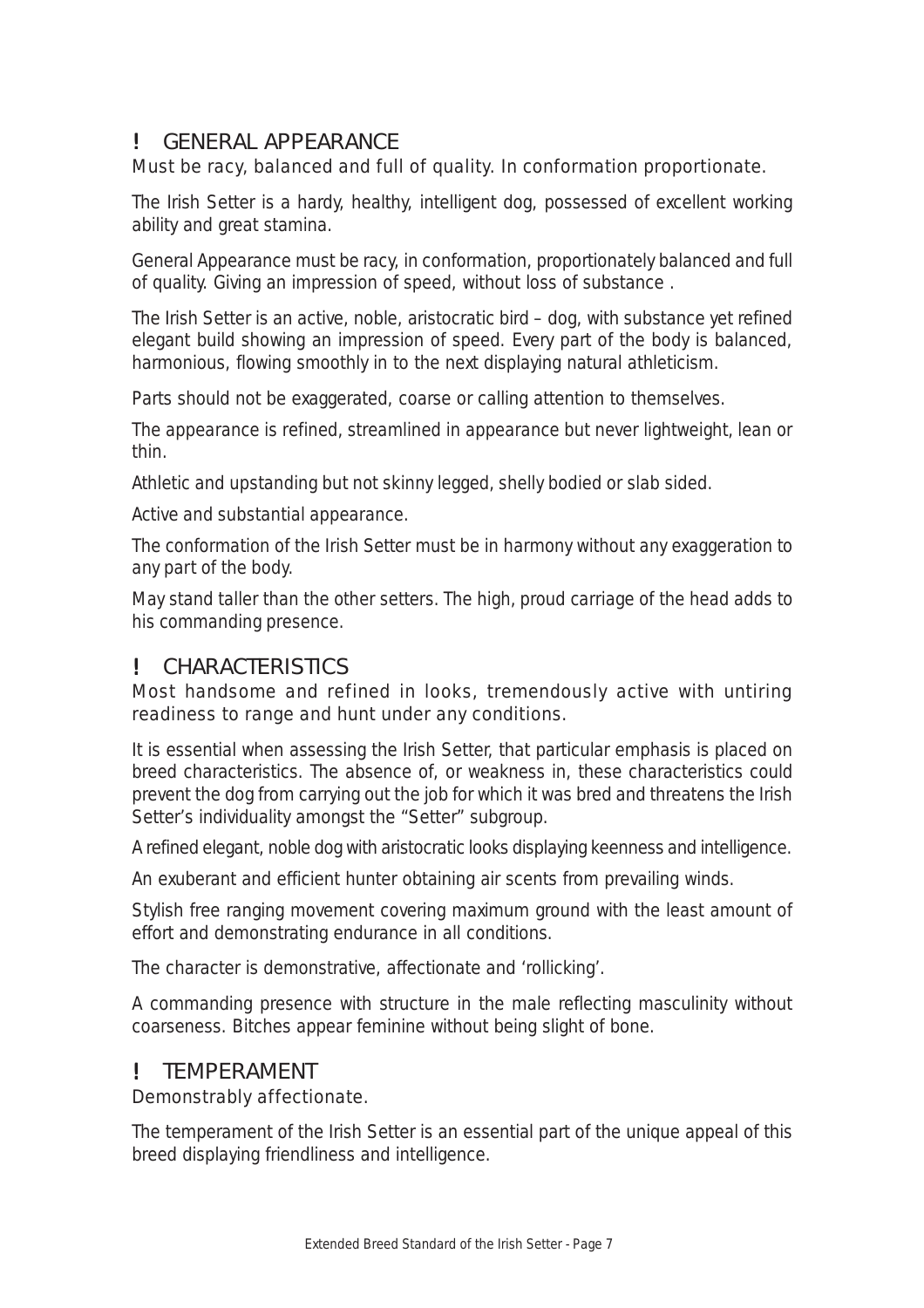The Irish Setter should demonstrate a rollicking, outgoing, happy-go-lucky attitude and stable personality.

Highly intelligent, responsive and boldly independent yet faithful. A very loyal companion.

Never wild, vicious or hostile.

Never wary, aloof, shy, timid or cringing.

### **HEAD AND SKULL**

*Head long and lean, not narrow or snipy, not coarse at the ears. Skull oval (from ear to ear) having plenty of brain room and well-defined occipital protuberance. From occiput to stop and from stop to tip of nose to be parallel and of equal length, brows raised showing stop. Muzzle moderately deep, fairly square at end. Jaws of nearly equal length, flews not pendulous, nostrils wide. Colour of nose dark mahogany, dark walnut or black.*

Skull oval when viewed from above or front. From the side, planes are parallel.

The Occiput is well defined.

Underline of the jaw is almost parallel with the top line of the muzzle.

Muzzle not as deep as that of either the English Setter or the Gordon Setter.

Gradual transition from the foreface through the brow to the skull with the stop created by the raised and mobile brows.

Beauty of head is emphasised by delicate chiselling around and below the eyes and along the cheeks.

The lips should cover the lower jaw and be tight.

The nose should be wide, filled and well developed.

The nostrils should be moist and be mobile to indicate use of the well-developed sense of smell.

For many the head of the Irish setter is the best illustration of his elegance and quality and it is in the head that one should clearly see a difference between him and his English and Gordon cousins. Like the English Setter it is a balanced head with the stop equidistant from the nose and occiput. His stop is not as well defined with much of its appearance coming from the raised eyebrows.

The occiput is more pronounced and the muzzle cleaner cut with less depth of flew than the other setters. The head is long and lean when viewed frontally or from above, but long and lean should never be interpreted as narrow and snipy. From the side all planes of the head are parallel including the muzzle.

Well-developed nostrils are essential for him to have the quality of nose necessary for a hunting animal.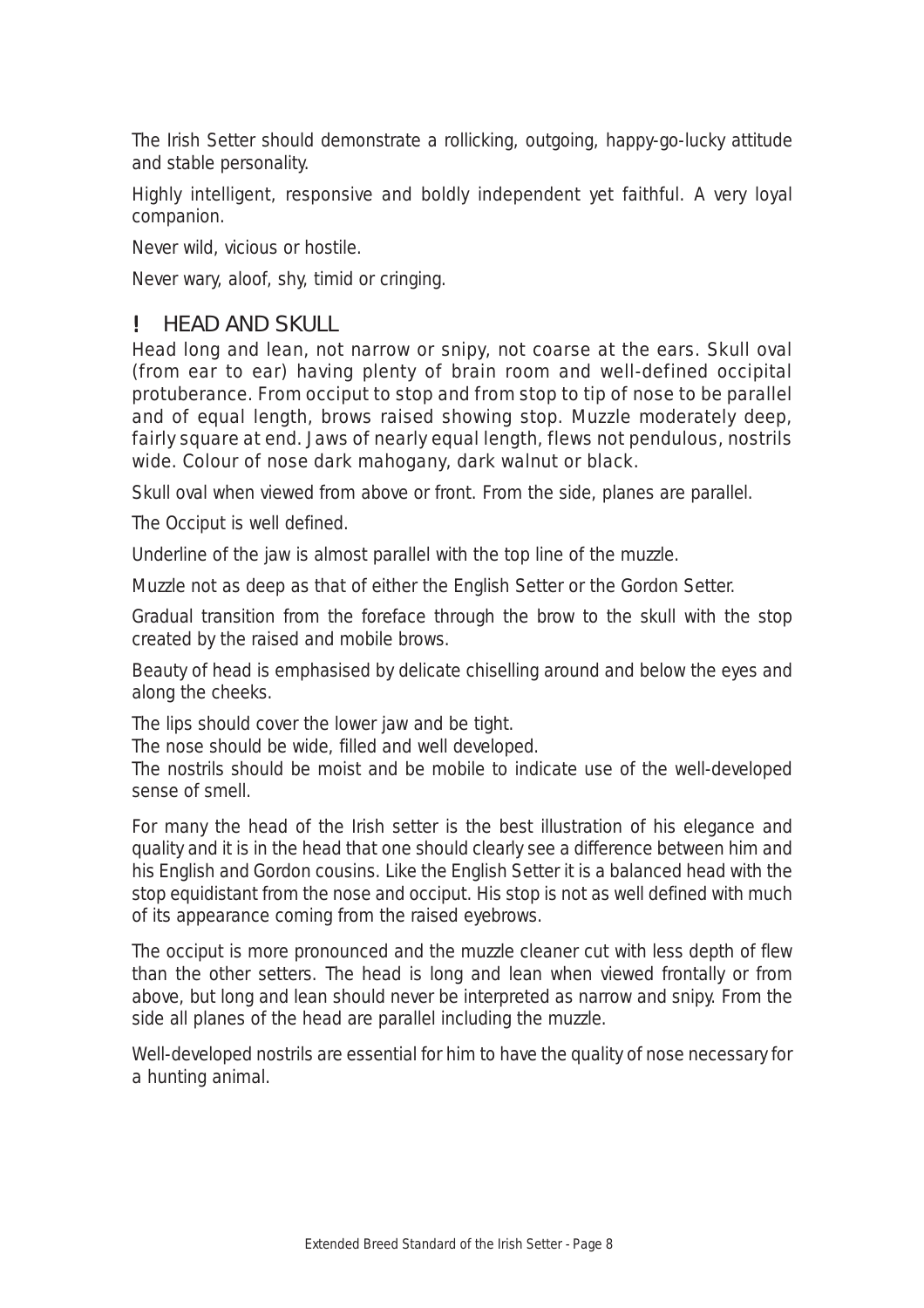

Figure 3. Correct front view Figure 4. Correct side view

*4 Janice Roberts, The Irish Setter Popular Dogs Publishing Co Ltd. 1978 Susan Oakley P102*

## ! EYES

#### *Dark hazel to dark brown, not too large, preferably like an unshelled almond in shape, set level (not obliquely), under brows showing kind, intelligent expression.*

A light eye is foreign to the breed expression.

Not staring nor prominent or sunken.

Eye lids tight to prevent being irritated or damaged by field material while working. Expression wistful.

Expression alert changing from soft and kindly to bright & mischievous. Without this ability something of the true character of the Irish Setter is lost.

## ! EARS

#### *Of moderate size, fine in texture, set on low, well back and hanging in a neat fold close to the head.*

Leather fine in texture with the hair on ear tips short and fine. The feathering growing on the upper section of the ear is for protection.

The ears are set well back, low; not above the level of the eye, They should hang in a narrow fold with the front edge close to the cheek.

## ! MOUTH

#### *Jaws strong with a perfect, regular and complete scissor bite, i.e. Upper teeth closely overlapping the lower teeth and set square to the jaws.*

Although developed to seek rather than retrieve game, a good scissor bite with welldeveloped teeth is important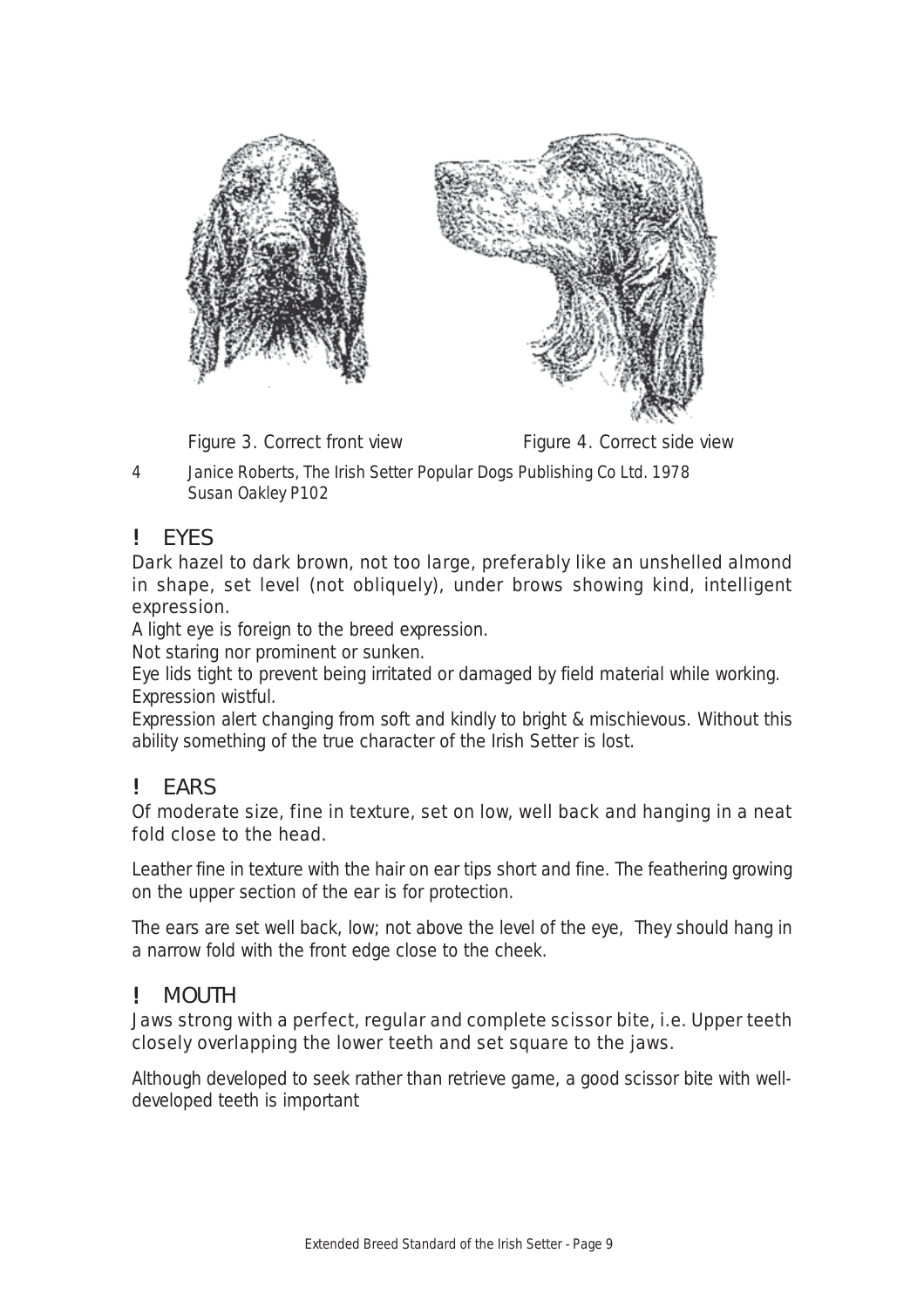## ! NECK

#### *Moderately long, very muscular but not too thick, slightly arched and free from all tendency to throatiness, setting cleanly without a break of topline into shoulders.*

A good reach of neck visually pleasing, contributing to the racy appearance, but also has a practical purpose. The Irish setter works by scent, not sight.

The neck should be moderately long, strong but not thick nor exaggerated or out of balance.

It should arch nicely at the crest of the neck and gracefully blend into the shoulders.

As a breed, which relies on air-scents to find game, the head is extended moderately high and forward when travelling full speed in the field. The neckline is clean.

In the set the head is still held high by the neck but angles down to look with intensity toward the bird.

*5 Dennis & Anne Everard 2009*





Figure 5. Travelling at full speed.

Figure 6. Setting game.

## ! FOREQUARTERS

*Shoulders fine at points, deep and sloping well back. Forelegs straight and sinewy, having plenty of bone, with elbows free, well let down and not inclined either in or out.*

Refinement at point of shoulder (junction of the scapula and humerus bones) and at the withers.

Shoulder blades long, wide, sloping well back fairly close together at withers, upper arm and shoulder blades are approximately the same length and are joined at sufficient angle to bring the elbows rearward along the brisket in line with the top of the withers.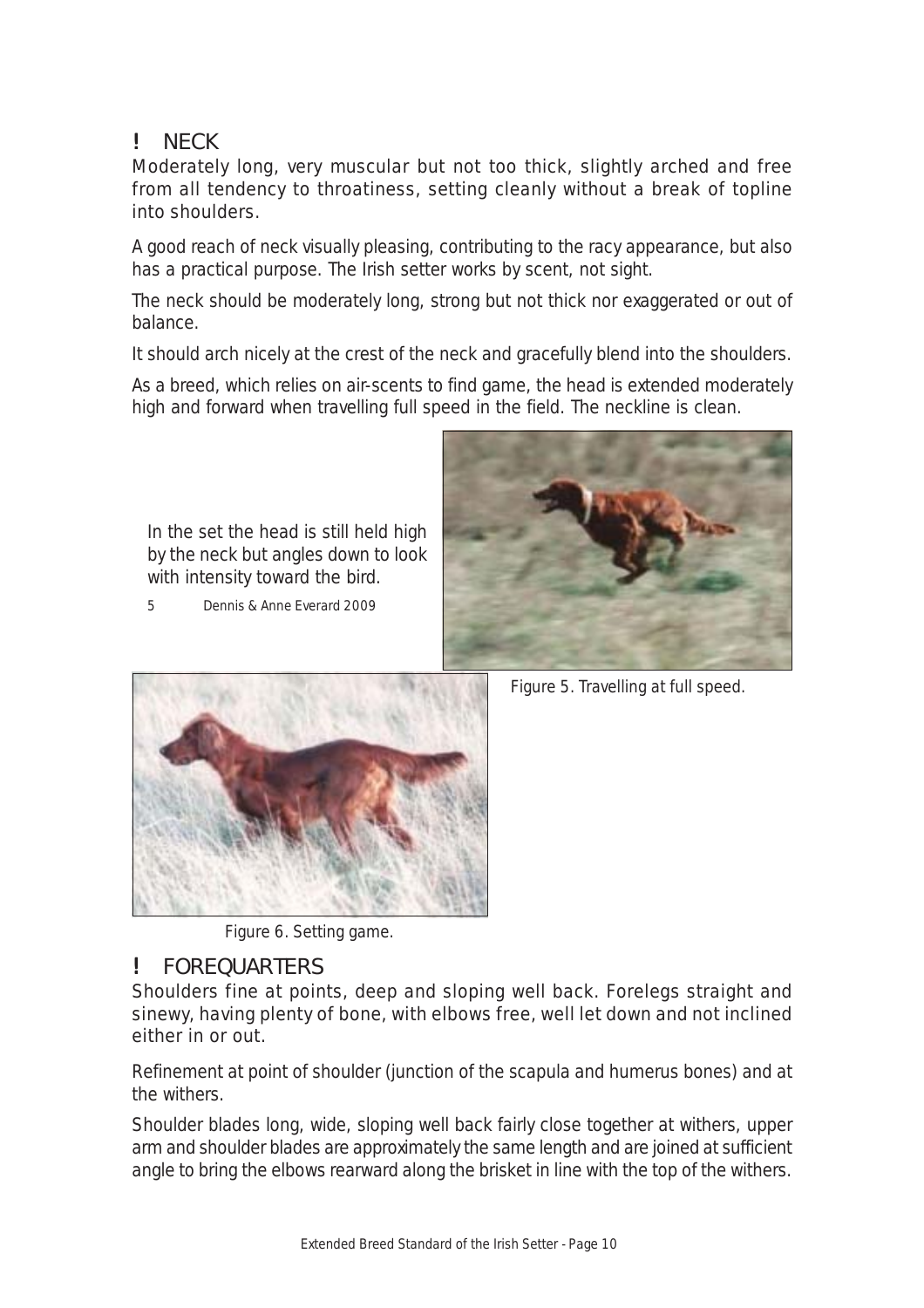The elbows moving freely, inclined neither in nor out.

Forelegs are strong, straight and sinewy and the length of forelegs contributes to the overall racy appearance of the breed.

Viewed from the front the elbows and legs are perpendicular and from the side the legs are well boned with nearly straight pasterns.

The dog should be able to lower the forequarters when setting its game.





Figure 6. Correct shoulders . The Figure 7. Incorrect straight shoulders and upper arm.

*6 Eva Gardner, Irish Setters Today, Ring Press Books Ltd. 1998. P59*







Figure 8. Correct. Figure 9 Too narrow feet turn out. Figure 10. Exaggerated feet turn in.

*7 Janice Roberts, The Irish Setter Popular Dogs Publishing Co Ltd. 1978 Susan Oakley P109*

## ! BODY

*Chest as deep as possible, rather narrow in front. Ribs well sprung leaving plenty of lung room and carried well back to muscular loin, slightly arched. Firm straight topline gently sloping downwards from the withers.*

Overall not a square dog, slightly longer than tall.

Body sufficiently long to enable a free ground covering stride.

A clearly defined pro-sternum but not so wide or round as to interfere with the action of the forelegs.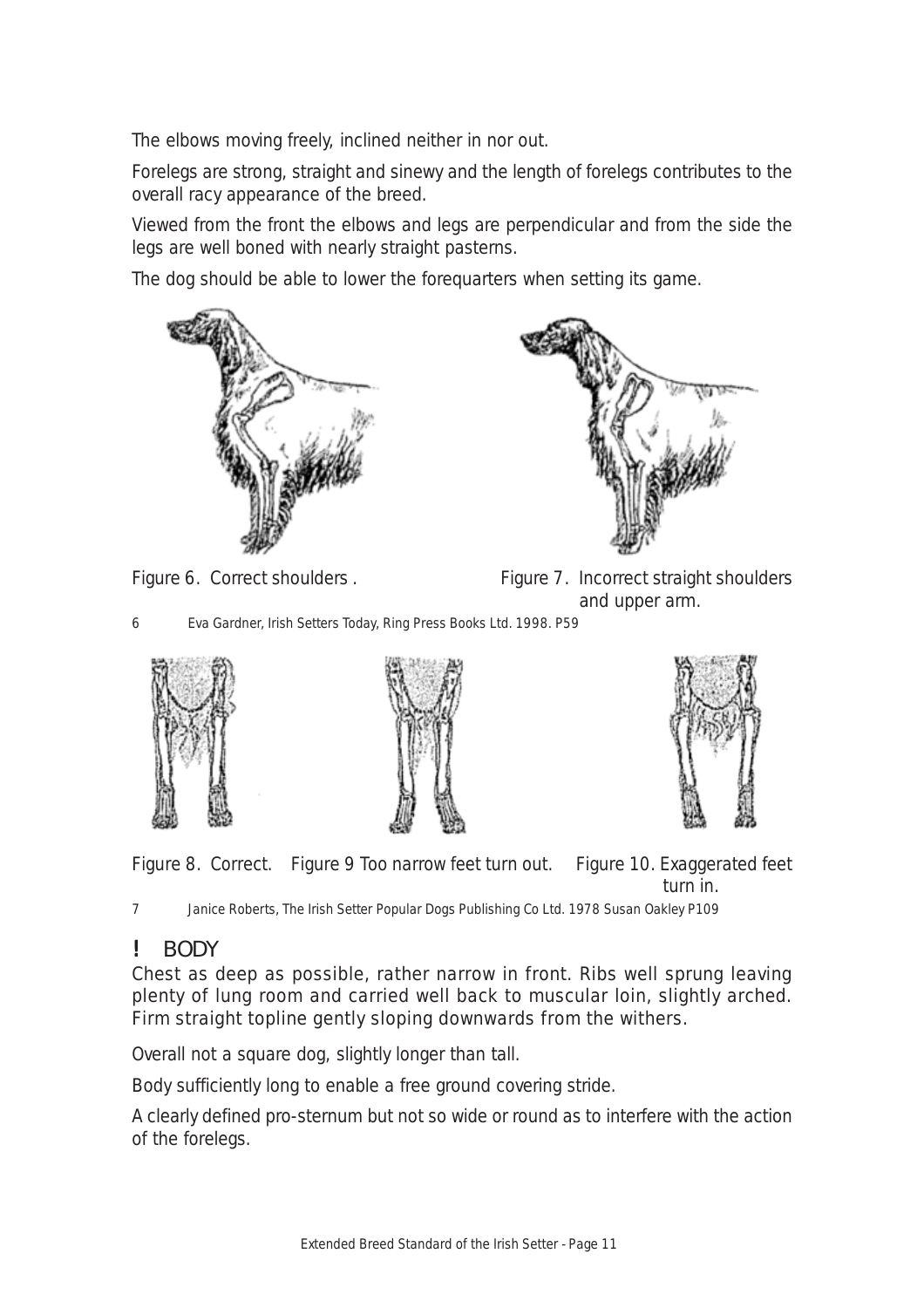Viewed from the front the Irish is the narrowest of the setters but in no way pinched.

Ribbing must be well sprung but not barrel-like.

The gently sloping topline distinguishes the Irish Setter from other setter varieties. Free standing or in motion the topline of the dog should be firm and flow gently from the withers neither with no break and no sharp drop at the croup.

The loin should be muscular, strong, slightly arched.

### ! HINDQUARTERS

#### *Wide and powerful. Hind legs from the hip to hock long and muscular, from hock to heel short and strong. Stifle and hock joints well bent and not inclined either in or out.*

Hind legs should be muscular and powerful. The well-turned stifles are solidly muscled with well-developed second thighs there should be a good width of thigh.

Angulation of the forequarters and the hindquarters should be balanced. This is essential for efficient, accurate and balanced movement.

When viewed from above, the pelvis should be of sufficient width so that the dog does not taper to the hindquarters.

The pelvis should be of sufficient length to allow for optimum muscle attachment to allow for good breadth of first and second thigh.

The pelvic structure should be covered in muscle.

A short, strong hock to heel should provide good drive when moving forward.

Must not be sickle hocked. That is where the dog in motion cannot straighten or flex the hock joint on the back reach of the hind leg. It is also apparent in some dogs when standing naturally, the hock joint is bent in such a manner that the rear pastern slopes forward from the hock joint to the foot when viewed from the side.







Figure 11. Correct. Figure 12. Cow hocked, splayed feet. Figure 13. Stifles turn

in, hocks out

*8 Janice Roberts, The Irish Setter Popular Dogs Publishing Co Ltd. 1978 Susan Oakley P110*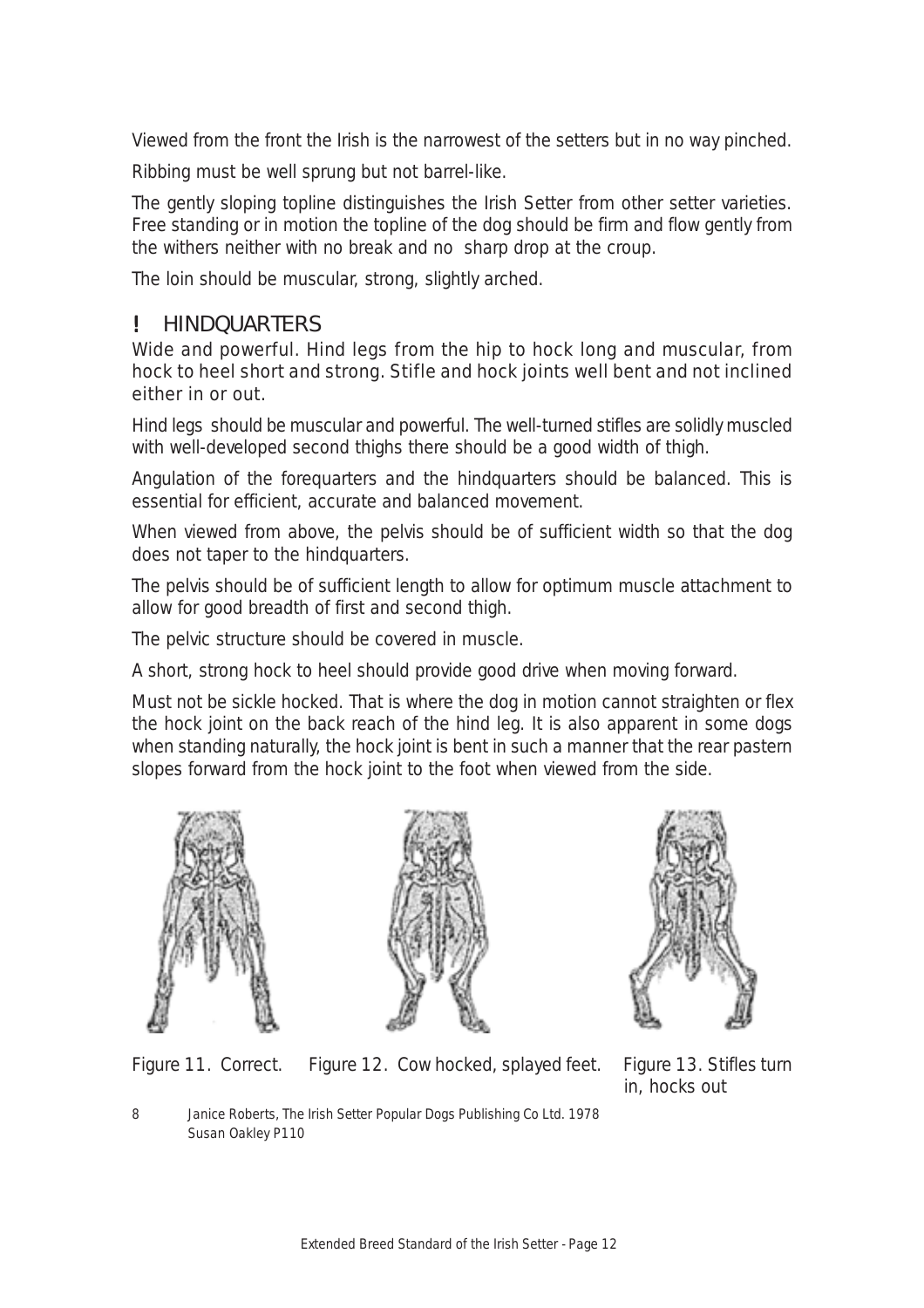



Figure 14. Correct Figure 15. Straight stifle, too long from hock to heel. *9 Eva Gardner, Irish Setters Today, Ring Press Books Ltd. 1998. P61*

## ! FEET

#### *Small, very firm; toes strong, close together and arched.*

Well cushioned pads.

Pasterns nearly straight but not weak. The pasterns act to absorb shock in the field and to permit sudden turning and stopping without knuckling over. It needs sufficient angle to prevent sore feet when in the field and should not be completely straight.



Figure 16. Correct. Figure 17. Incorrect too sloping in pastern.

*10 Janice Roberts, The Irish Setter Popular Dogs Publishing Co Ltd. 1978 Susan Oakley P108*

## ! TAIL

#### *Of moderate length proportionate to size of body, set on just below the level of the back, strong at root tapering to a fine point and carried nearly as possible on level with or below the back.*

The tail should be a natural extension of the topline.

If the tail is set on correctly and allied with a moderately sloping croup (the portion of the topline extending from the hip bones to the set on of the tail) it will be nearly as possible on level with or below the back.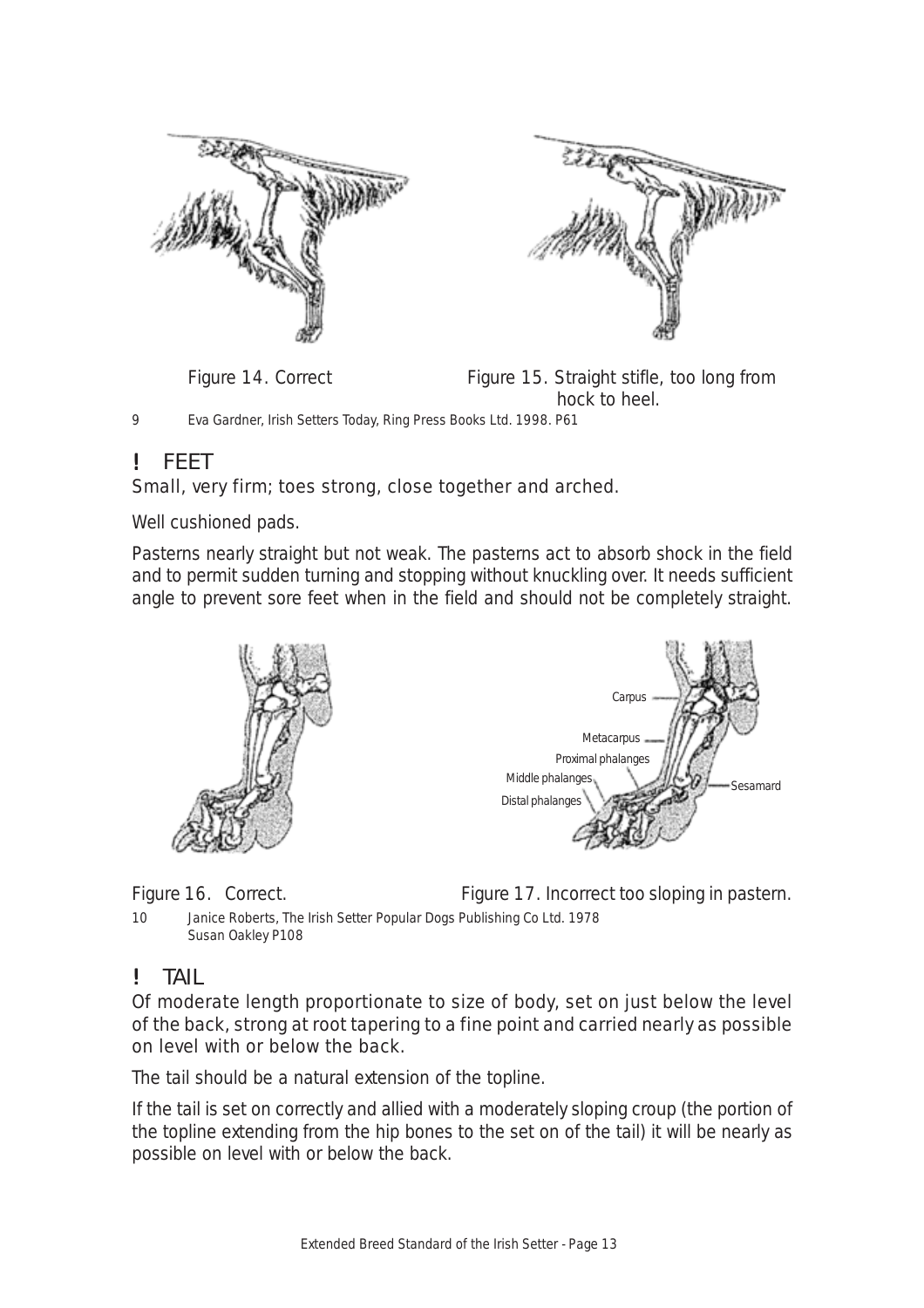Apart from being one of the beautiful parts of the Irish's furnishings, next to the eyes, the tail is the most expressive part of the Irish Setter's make up. It communicates the happy-go-lucky nature of the breed

In the field the action of the tail indicates the dog's activity at the moment. When he is travelling full speed it serves as a rudder. When on the set the tail is held rigid with intensity.

## ! GAIT/MOVEMENT

*Free flowing, driving movement with true action when viewed from front or rear, and in profile, showing perfect coordination.*

On the move the correctly constructed Irish Setter remains balanced at all times, keeping the firm gently sloping topline.

At all times movement has purpose; drive and direction with good reach in front and powerful hind action complementing smooth effortless action.

The action must be efficient and smooth to enable the dog to be tremendously active with untiring readiness to range and hunt under any conditions. Free ranging covering maximum ground with the least amount of effort.

The front legs should be directly under the shoulder points, so that a perpendicular line from the withers passes through the centre of the elbow joint and comes to rest at the heel.

A dog with excessive width of chest is inclined to move with a rolling action, especially if the dog is out at the elbows. Out at the elbows is usually accompanied by toeing in.

Too narrow a front with elbows pinched and toeing out results in a lack of freedom of action and a lack of development for fieldwork. Toeing out produces a paddling gait and the nails fail to function so as to grip the ground and furnish traction.

A hackneyed gait where the forelegs are raised excessively is inefficient and lacks reach and drive.

It should never be stilted behind, high-stepping in front or crossing and weaving.





Figure 18. Correct Figure 19. Hackney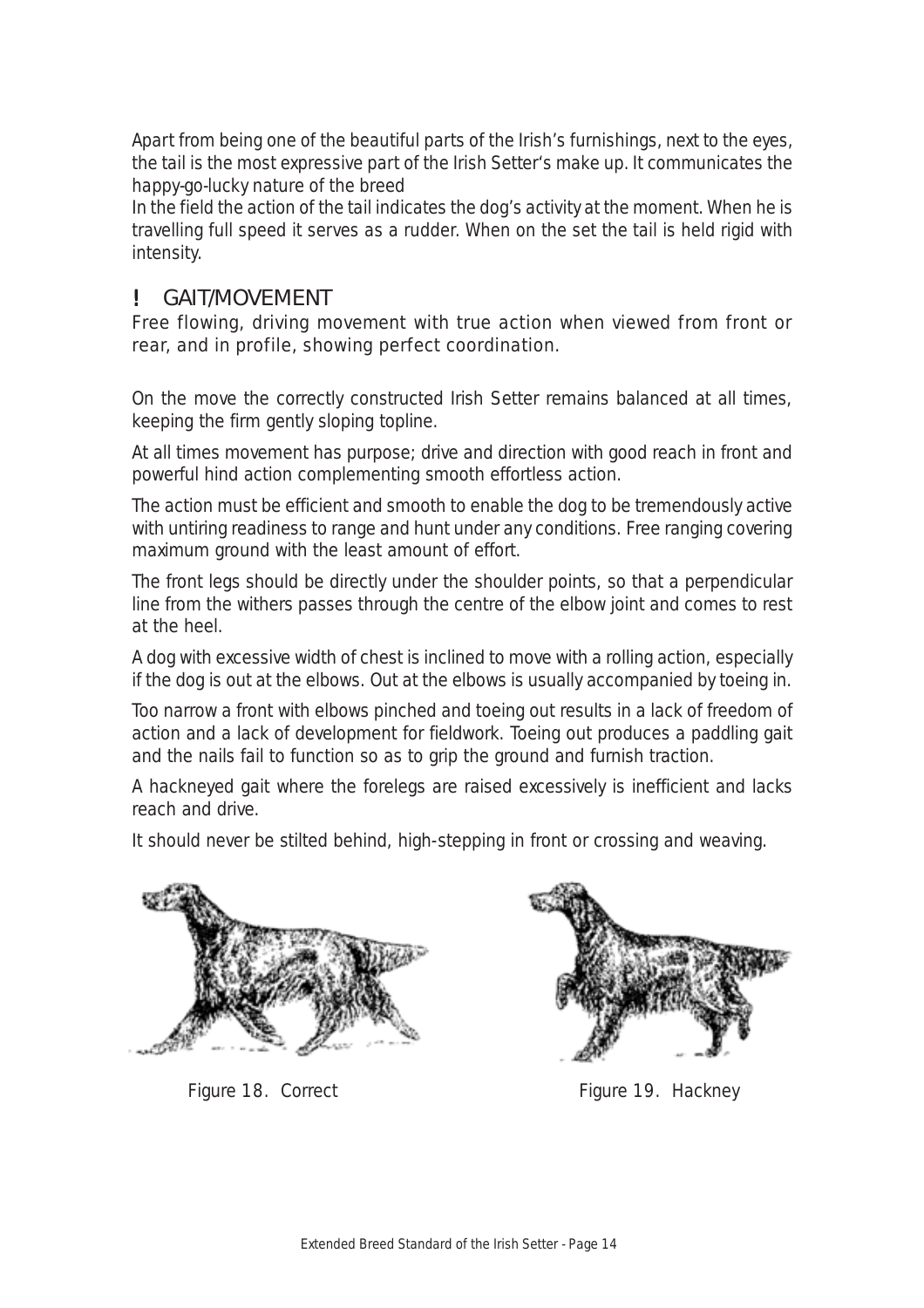

Figure 20. Over-reaching Figure 21. Pacing

*11 Eva Gardner, Irish Setters Today, Ring Press Books Ltd. 1998. P62*

## ! COAT

*On head, front of legs and tips of ears, short and fine, on all other parts of body and legs of moderate length, flat and as free as possible form curl or wave. Feathers on upper portion of ears long and silky; on back of fore and hind legs long and fine. Fair amount of hair on belly, forming a nice fringe, which may extend on chest and throat. Feet well feathered between toes. Tail to have a fringe of moderately long hair decreasing in length as it approaches point. All feathering to be as straight and flat as possible.*

Long, flat and silky to the touch feathering on the top of the ears.

Moderately good length of fringe to protect the throat, chest and belly from damage in the field especially stubble.

Not exaggerated, overstated or profuse so as to become impracticable in the field and draw attention to itself rather than being in balance with the rest of the body.

## ! COLOUR

#### *Rich chestnut with no trace of black. White on chest, throat, chin or toes, or small star on forehead or narrow streak or blaze on nose or face not to disqualify.*

The Irish Setter's coat in its glorious colour is the crowning glory of the breed. The frequencies with which white markings appear are a reminder of the origins of the breed.

Coat colour ranges from rich chestnut to brilliant red mahogany.

Feathering on ears, forechest, chest/brisket, tail and back of forelegs and hindquarters may show lighter variations of red.

## ! FAULTS

*Any departure from the foregoing points should be considered a fault and the seriousness with which the fault should be regarded should be in exact proportion to its degree and its effect upon the health and welfare of the dog, and on the dog's ability to perform its traditional work.*

*Note – male animals should have two apparently normal testicles fully descended into the scrotum.*